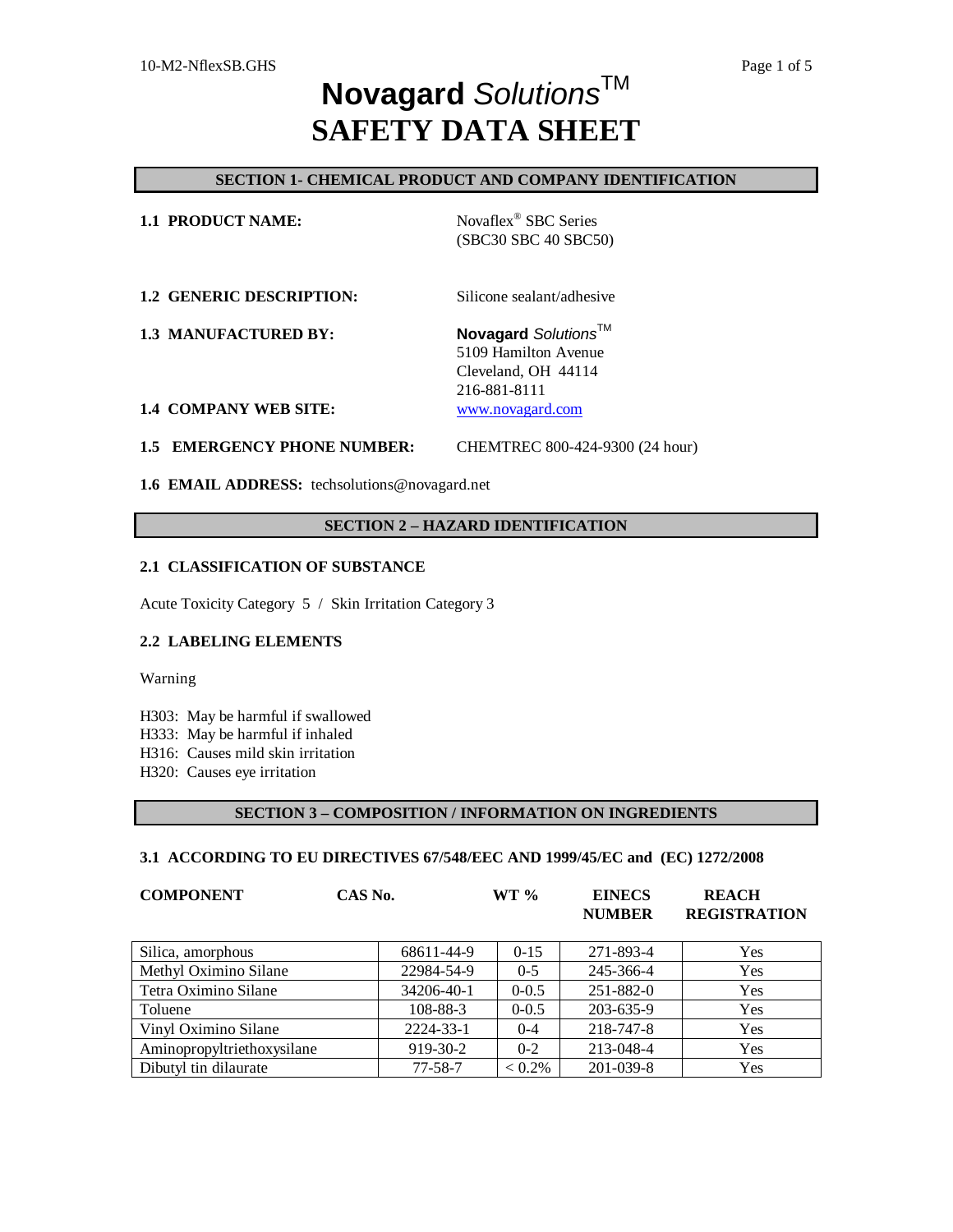### **SECTION 4 - FIRST AID MEASURES**

### **4.1 PRECAUTIONARY STATEMENTS**

- P264: Wash thoroughly after handling
- P312: Call a doctor if you fell unwell
- P332: If skin irritation occurs get medical attention
- P337: If eye irritation persists get medical attention

**Eye:** Contact with the eyes may cause temporary irritation. Flush eyes with copious amounts of water for a minimum of 15 minutes. If chronic irritation develops contact a physician.

**Skin:** Contact with skin may cause irritation. Wash contacted areas with soap and water.

**Oral:** If ingested do not induce vomiting. Slowly dilute with 1-2 glasses of water or milk and seek medical attention. Never give anything by mouth to an unconscious person.

#### **SECTION 5 - FIRE FIGHTING MEASURES**

**5.1 EXTINGUISHING MEDIA** Water, CO<sub>2</sub>, Dry Chemical, Foam.

**5.2 SPECIAL FIRE FIGHTING PROCEDURES** None

## **5.3 HAZARDOUS DECOMPOSITION PRODUCTS**

This product contains methylpolysiloxanes which can generate formaldehyde at approximately 300° F and above, in atmospheres which contain oxygen. Formaldehyde is a skin and respiratory sensitizer, eye and throat irritant, acute toxicant, and potential cancer hazard.

## **SECTION 6 - ACCIDENTAL RELEASE MEASURES**

Disposal of collected product, residues and cleanup materials may be governmentally regulated. Observe all applicable local, state and federal waste management regulations. Scrape up and contain for salvage or disposal. Wash all walking surfaces with detergent and water to reduce slipping hazard. Observe all personal and protection equipment recommendations described in Section 5 and 8. Local, state and federal reporting requirements may apply to spills or releases of this matter into the environment. See applicable regulatory compliance information in Section 15.

## **SECTION 7 - HANDLING AND STORAGE**

**PRECAUTIONS** Keep container closed when not in use. Avoid contact with skin and eyes.

## **SECTION 8 - EXPOSURE CONTROLS/PERSONAL PROTECTION**

## **8.1 ENGINEERING CONTROLS**

Local exhaust: Recommended General ventilation: Recommended Eyewash stations: Recommended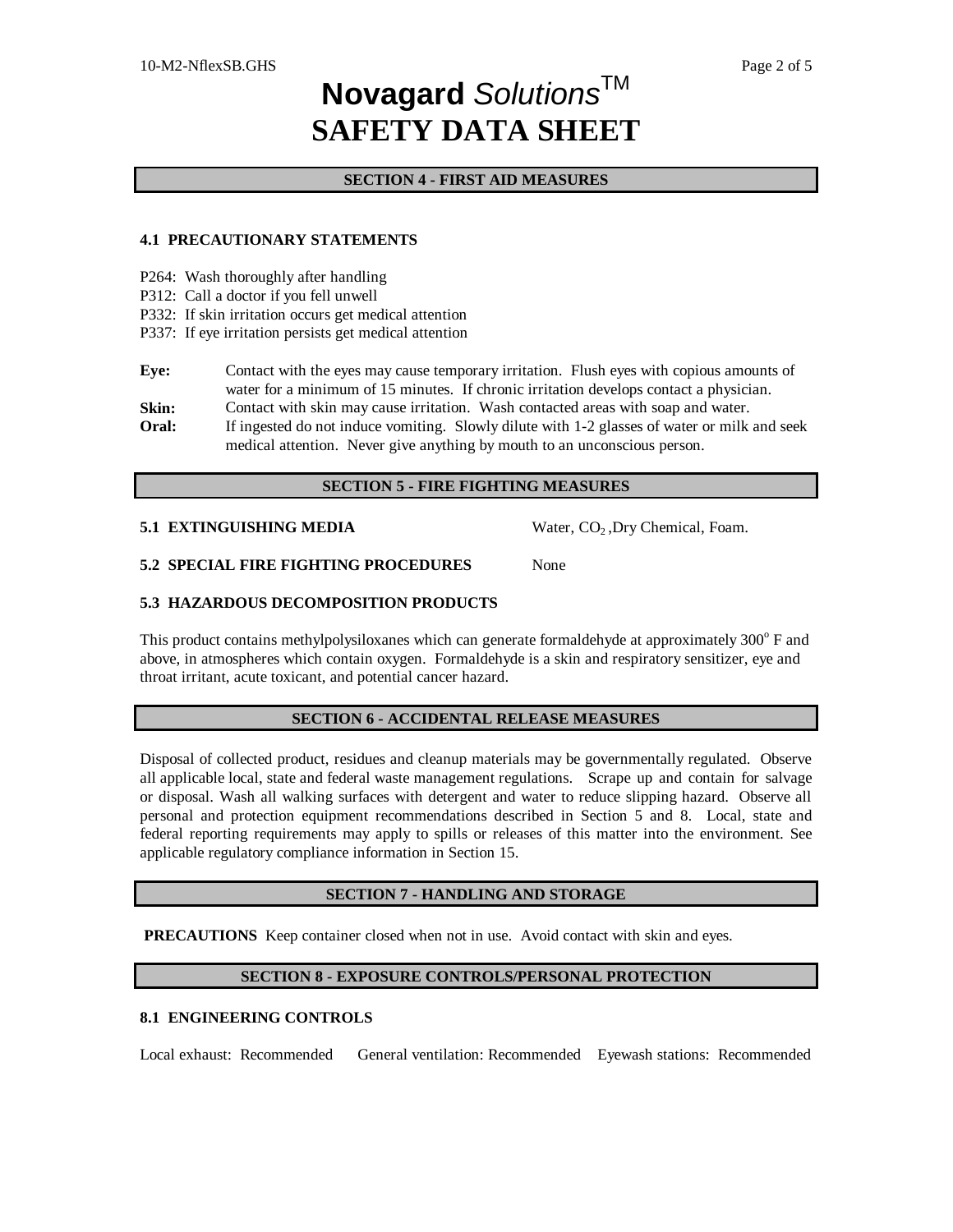#### **SECTION 8 - EXPOSURE CONTROLS/PERSONAL PROTECTION (continued)**

### **8.2 PERSONAL PROTECTIVE EQUIPMENT FOR ROUTINE HANDLING**

| <b>Eye Protection:</b>  | Use proper protection - safety glasses as a minimum                                            |  |  |
|-------------------------|------------------------------------------------------------------------------------------------|--|--|
| <b>Skin Protection:</b> | Wash after any contact. Chemical protective gloves are recommended                             |  |  |
| <b>Respiratory</b>      | Not required for properly ventilated areas. If high levels of vapor or mist should accumulate, |  |  |
| <b>Protection:</b>      | use NIOSH approved respirator with organic vapor cartridge                                     |  |  |

### **8.3 MISCELLANEOUS INFORMATION**

Product evolves methyl ethyl ketoxime (MEKO) when exposed to water or humid air. Provide ventilation during use to control exposure within guidelines (see Section 2) or use respiratory protection. Product evolves alcohol when exposed to water or humid air. Provide ventilation during use to control exposure within Section 2 guidelines. Respiratory protection should be considered for exposures resulting from unusual tasks and/or use in non-ventilated areas.

#### **SECTION 9 - PHYSICAL AND CHEMICAL PROPERTIES**

| <b>Flash Point:</b>               | Not Applicable      |                                               |           |
|-----------------------------------|---------------------|-----------------------------------------------|-----------|
| <b>Flammability Limits in Air</b> |                     | Upper - Not Determined Lower - Not Determined |           |
| <b>Physical form</b>              | Hazy liquid         |                                               |           |
| Odor:                             | slight sulfur smell |                                               |           |
| Specific Gravity $@25?C$ :        | 1.00                |                                               |           |
| Boiling Point ( $@ 760$ mm Hg)    | Not applicable      |                                               |           |
| Freezing/melting point            | Not applicable      |                                               |           |
| Vapor pressure:                   | Not applicable      |                                               |           |
| <b>Evaporation rate:</b>          | Not applicable      |                                               |           |
| <b>Volatile content:</b>          | Not applicable      |                                               |           |
| Odor threshold                    | Not applicable      |                                               |           |
| VOC (EPA method 24):              | $<$ 25 gm/l         | <b>Percent Volatile by volume:</b>            | $< 0.5\%$ |
| <b>Solubility in water:</b>       | $< 1.0\%$           |                                               |           |
| Solubility in organic solvent:    | Mineral spirits     |                                               |           |

#### **SECTION 10 - STABILITY AND REACTIVITY**

**Chemical stability:** Stable **Hazardous polymerization:** Will not occur **Conditions to avoid:** None known **Materials to avoid:** None known **Conditions to avoid:** None known **Hazardous thermal decomposition**

**and combustion by-products:** Carbon monoxide, carbon dioxide, silicon dioxide, and formaldehyde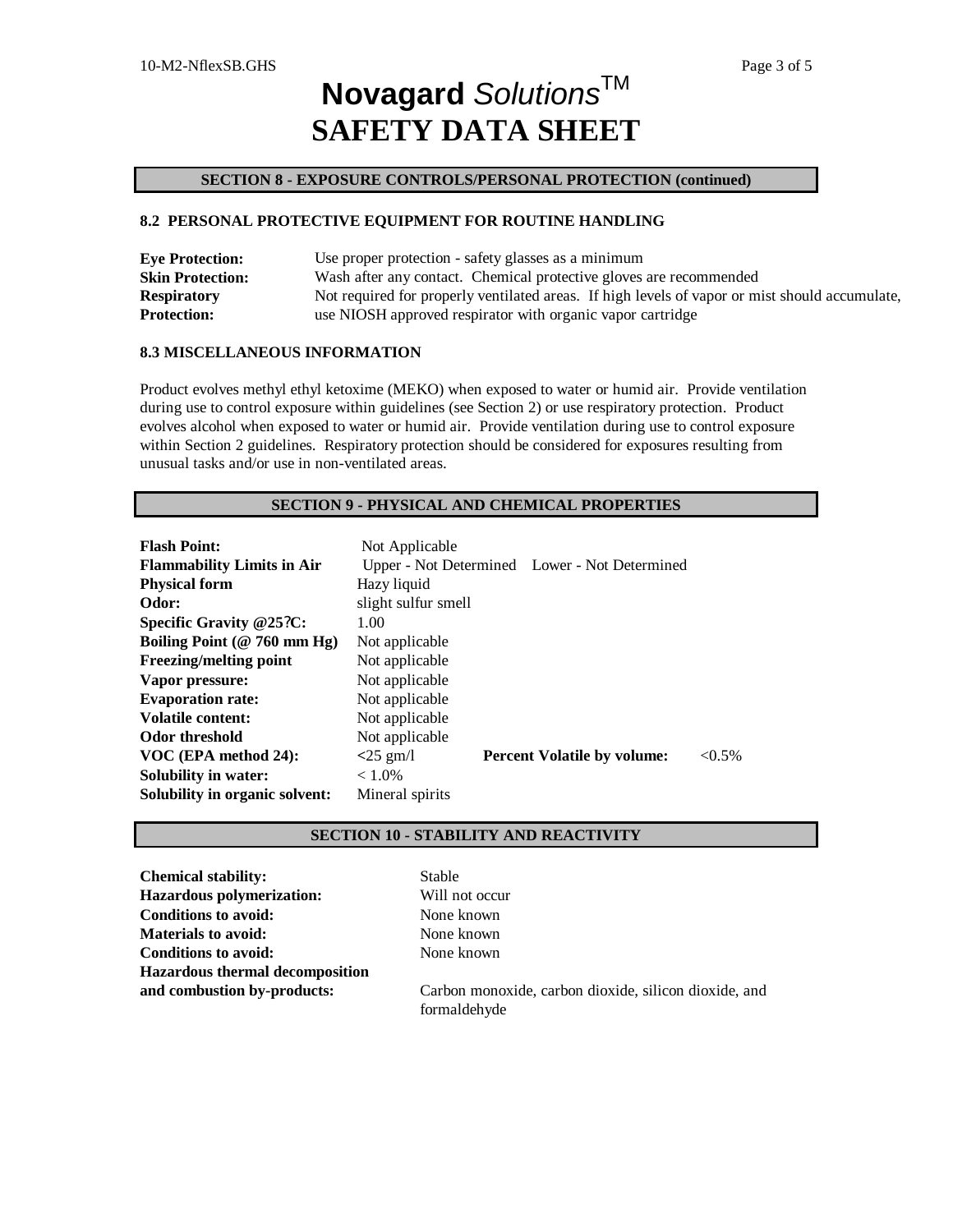### **SECTION 11 - TOXICOLOGICAL INFORMATION**

### **11.1 ACUTE TOXICITY**

Acute oral LD 50 (rat)  $>2000 \text{ mg/kg}$  (crosslinker component) Acute dermal LD50 (rabbit) Acute Inhalation LC50 (rat) 1000-1800 mg/kg (MEKO) >4.8 mg/l @ 4H time (MEKO On Contact Eye: May irritate eyes On Contact with Skin: May cause mild skin irritation On Inhalation: Not anticipated during industrial use Oral: Constant of the Constant of the Constant of the Not anticipated during industrial use

#### **11.2 CRONIC TOXICITY**

**Carcinogens:** This product does not contain any ingredients listed by IARC, NTP or OSHA as chemical carcinogens. **Teratogens:** None known **Mutagens:** None known **Reproductive Toxins:** None known

#### **SECTION 12 - ECOLOGICAL INFORMATION**

#### **12.1 ECOTOXICITY EFFECTS**

Mixture is not toxic to aquatic organisms.

#### **12.2 PERSISTANCE AND DEGRADABILITY**

Solid material that is insoluble in water. The products of degradation are less toxic than the product itself.

### **12.3 BIOACCUMULATION**

No bioaccumulation data is available

#### **SECTION 13 - DISPOSAL CONSIDERATIONS**

Disposal method: Disposal should be made in accordance with federal, state and local regulations.

### **SECTION 14 - TRANSPORTATION INFORMATION**

Not Regulated for domestic transport

| DOT shipping name: | None | DOT hazard class: | None |
|--------------------|------|-------------------|------|
| DOT labels:        | None | UN/NA number:     | None |